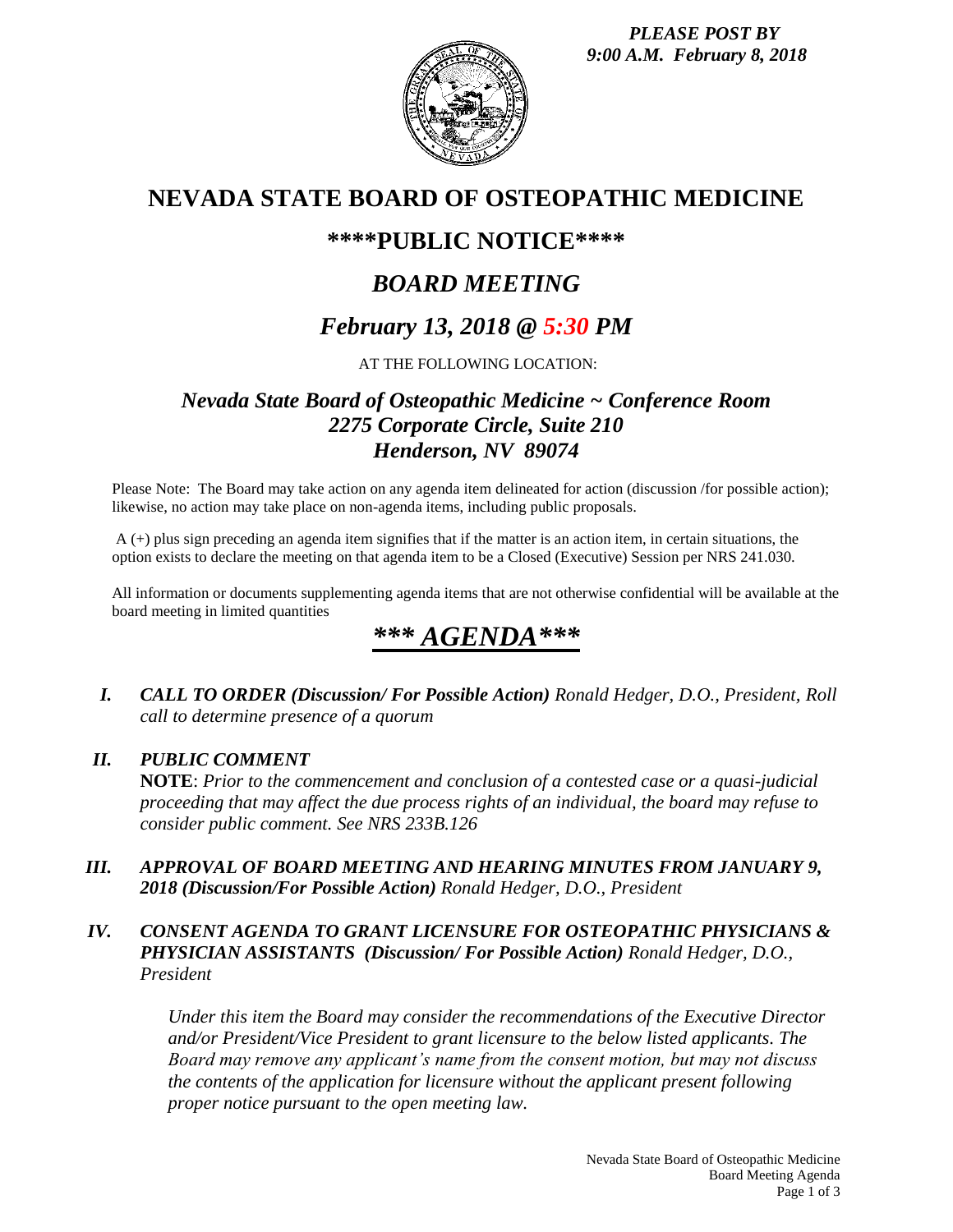*Consent agenda to grant FULL LICENSURE to the following applicants:*

*Lori Leopold, D.O. Family Medicine Ryan Nielson, D.O. Orthopedic Surgery Kevin Reyes, D.O. Psychiatry Karen Segal, D.O. Pediatrics*

*Anthony Allen, PA-C John Reyher, D.O. Joseph Eafrate, PA-C Dana Forte, D.O. Eric Hilmes, PA-C SuSun Michaels, D.O. Leila Nazparvar, PA-C William Clark, D.O.*

## *Special Licenses NRS.633.411:*

*Diane Bejerano, D.O. Kingman/Sunrise Sara Ehlers, D.O. Kingman/Sunrise*

*D.O., President* 

*Michael Hwang, D.O. Diagnostic Radiology Mitchell, Long, D.O. Emergency Medicine Paul Miller, D.O. Emergency Medicine Surrinder Rai, D.O. Diagnostic Radiology*

## *Physician Assistant Supervising Physician*

*Andrea Alessi, PA-C Michael Lundberg, D.O. Cindy Udom, PA-C None-Active Not-Working*

*Brandon Eisinger, D.O. UNLVSOM General Surgery Brent Knudson, D.O. UNLVSOM – Orthopedic Surgery*

#### *V. +CONSIDERATION OF APPLICATION FOR FULL LICENSURE FOR OSTEOPATHIC PHYSICIAN STEWART CURTIS, D.O.,(personal appearance), (Discussion/For Possible Action) NOTE: The Board may go into closed session pursuant to NRS 241.030 to move to a closed session because the discussion may involve this applicant's character, alleged misconduct, professional competence, or similar items. Ronald Hedger,*

## *VI. +CONSIDERATION OF APPLICATION FOR FULL LICENSURE FOR OSTEOPATHIC PHYSICIAN NATHANIEL MORIN, D.O.,(personal appearance), (Discussion/For Possible Action) NOTE: The Board may go into closed session pursuant to NRS 241.030 to move to a closed session because the discussion may involve this applicant's character, alleged misconduct, professional competence, or similar items. Ronald Hedger, D.O., President*

## *VII. + CONSIDERATION/APPROVAL OF SETTLEMENT AGREEMENT AND ORDER REGARDING WALTER UYESUGI, D.O., IBM SAMIR PANCHOLI, D.O.,*

*(Discussion/For Possible Action) NOTE: The Board may go into closed session pursuant to NRS 241.030 to move to a closed session because the discussion may involve this applicant's character, alleged misconduct, professional competence, or similar items. Ronald Hedger, D.O., President*

## *VIII. EXECUTIVE DIRECTOR'S REPORT*

- *a. Financial Statements*
- *b. Licensing*
- *c. Interstate Medical Licensure Compact update*
- *IX. LEGAL REPORT (Discussion/Action) by Louis Ling, Board Counsel and/or Rosalie Bordelove, Deputy Attorney General*